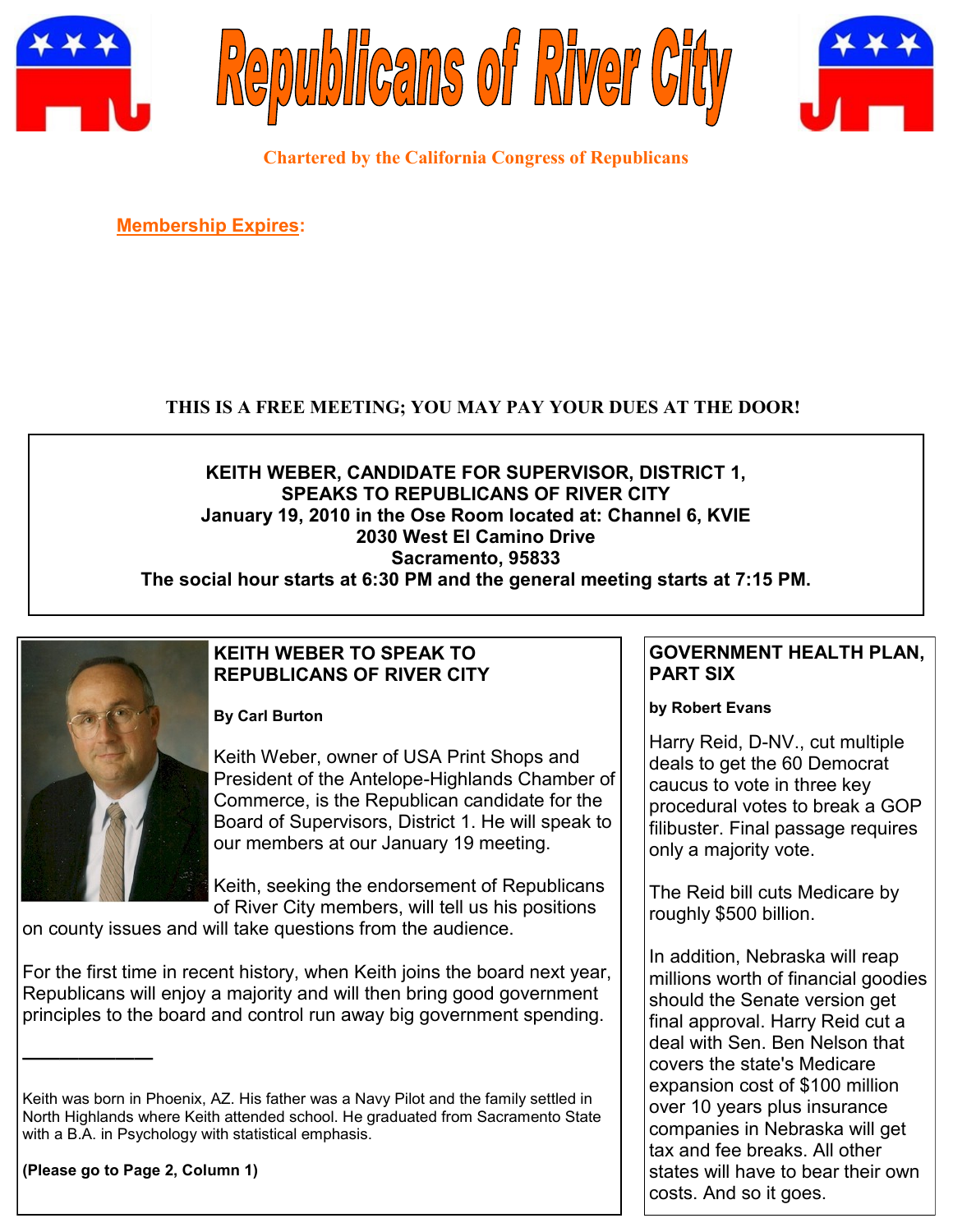#### **KEITH WEBER (Cont.)**

Keith played music professionally for several years with Sacramento's Malibu Runners. Keith went to Las Vegas in 1971where he was the Nevada State Manager with a California Casualty Insurance Company servicing Nevada State Teachers Association members. He met with teachers throughout the state of Nevada. Keith moved back to Sacramento in 1976 to the Rio Linda area.

Keith has been active in business for over 4 decades, working in insurance, solar energy, urban agriculture and appropriate technology, corporate billing and mailing with Sacramento's largest private first-class presort mailer, printing businesses owner, signage, advertising, typography & graphic arts.

Keith is also comfortable in Washington DC; he was a key participant in helping change a long-standing Postal regulation involving permit mailers, served as President of the Sacramento Postal Customer Council, Postal Service National Postal Forum panel chairman establishing .Zip+4 and helping with the establishment of the new zones supporting mail automation.

Keith is the President of the Antelope-Highlands Chamber of Commerce for the past several years and has been heavily involved in community affairs for almost ten years, where he is actively working to maintain and improve Sacramento County's unique Gibson Ranch and the long-term viability of the multi-city/county greenbelt connecting the Dry Creek Parkway, the American River Parkway and supporting county green space for all of our communities and our children. In addition, Keith participated in community support for the transition of McClellan AFB to McClellan Park, the renaming of E Street to Freedom Park Drive and the establishment of the Aerospace Museum of California and Freedom Park. Keith also served in the creation of Sacramento County's neighborhood Community Planning Councils and an ongoing supporter of Neighborhood Services. He is also heavily involved in the North Watt Avenue Corridor Plan, assisting with community input to maintain our .hometown feel and unique presence.

In 2004, Keith was voted Citizen of the Year for the Community of North Highlands; in 2007 Keith received

**Page 2** Sacramento County's Barney Warrick Award presented by District 1 Supervisor Roger Dickinson and Mrs. Lola Warrick; in 2007-2008 Keith won the Distinguished Community Partner in the North Highlands Food Garden Initiative, funded by First 5 Sacramento; in 2008 Keith was awarded a Certificate of Appreciation for support of the North Highlands Jubilee and is a many-year participant/supporter; Keith was selected as 2009 California Small Business person of the Year by California Senate President pro-Tem Darrell Steinberg, Senate District 6, and received a Certificate of Appreciation from the United States Air Force for participation on the Community Selection Panel for the McClellan Restoration Advisory Board.



### **RRC MEMBERS ENDORSE SCOTT JONES FOR SACRAMENTO COUNTY SHERIFF**

#### **By Robert Evans**

The members of Republicans of River City unanimously endorsed Scott Jones for Sheriff of Sacramento County at their regular monthly meeting on Tuesday, November 17.

The members of Republicans of River City recognize that there are two candidates for the office of Sheriff. However, because of his experience, Scott is viewed by RRC members as the outstanding candidate for this office.

Scott has demonstrated 20 years of law enforcement experience with the Sacramento County Sheriff's Department, where he is a captain. Scott is an assistant to retiring Sheriff John McGinnis.

Scott has demonstrated that he

understand the Sheriff's department and that he knows how to make it work. He's served as the Internal Affairs Commander, as Assistant to the Chief of Corrections, as the Main Jail Commander, as the department's Legal Advisor, as a custody officer and as a deputy on patrol.

Scott is also a community college instructor for newly promoted peace officers and is active in a number of community and professional organizations. He'll put this experience to work to protect our homes, families and neighborhoods.

The Republicans of River City volunteer club has a long history of being the first Republican club in the county to endorse candidates who later win in the primary election and go on to win the office in the general election.

## **Election of 2010-2011 Officers**

Our January meeting will elect the board for this year.

The officers and directors proposed by the Executive Committee, acting as the Nominations Committee:

Carl Burton-President Betty Axup-1st Vice President Al Rogel-2nd Vice President TBA-Membership Secretary Robert Evans-Treasurer Chris Angle-Director Richard Eigenheer-Director Colleen Fitzpatrick-Director Fred Hildebrand-Director Patty Hildebrand-Director Lynn MacLean-Director

Members in good standing may nominate other RRC members in good standing (member for at least one year). If you have a nomination, let Carl Burton know.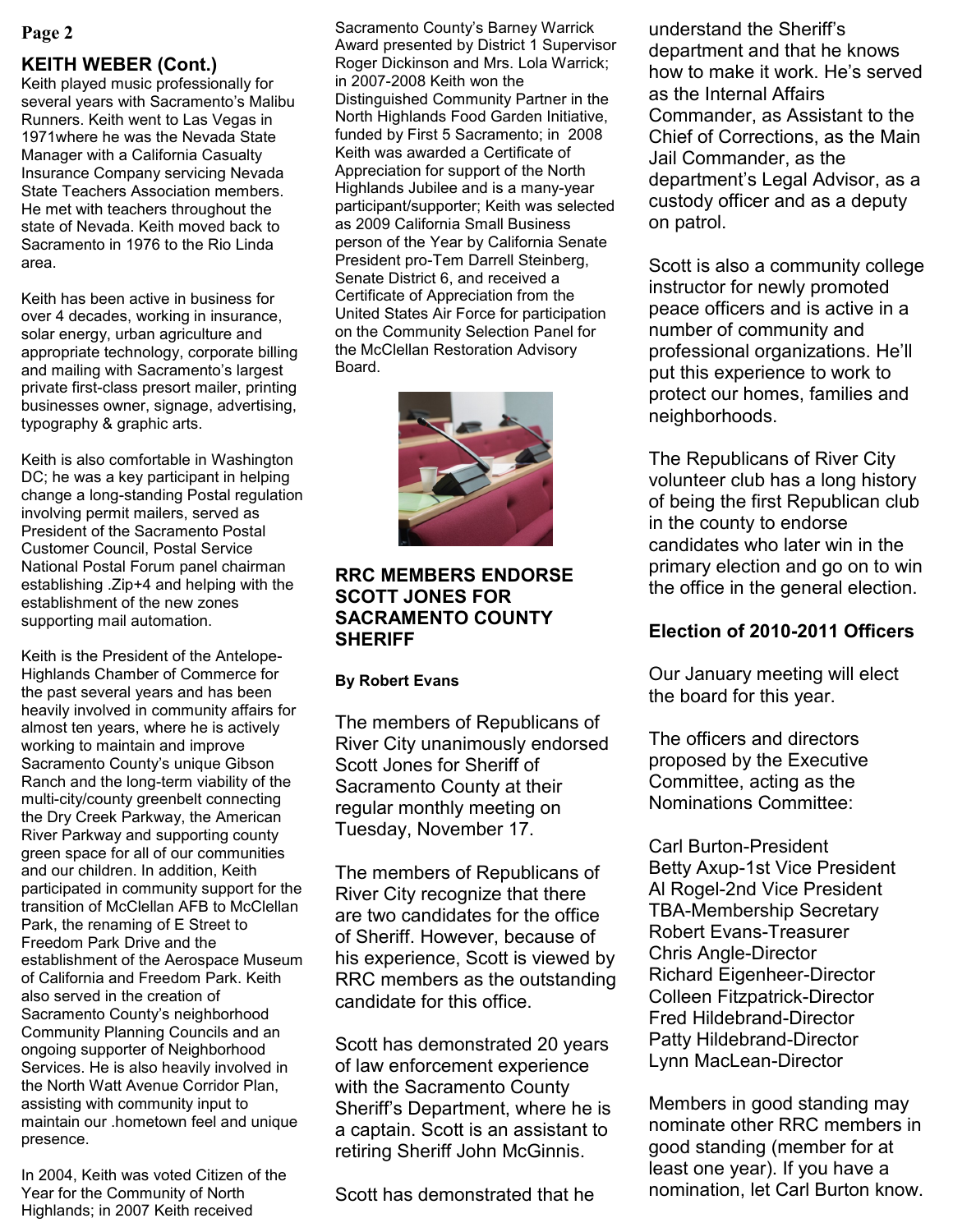**Page 3**



## **GOVERNOR'S STATE OF THE STATE ADDRESS**

**By Roger Niello**

The Governor laid out an agenda of reform that is

sorely needed for California. And with an optimistic eye toward the future, he recognized the immediate pain that we will have to endure to address our budgetary challenges this year.

Opportunities for reform exist in times like these. The Governor seems to agree and as I have stated consistently, California needs budget reform so that we end the boom and bust budget cycles that we have found ourselves in for the past 10 years.

In trying to get our economy moving again, I agree that state government should do what it can to help put people back to work. After all, we will not end our State budget challenges until our economy recovers and employers are able to expand and hire new employees.

But in many cases, government just needs to get out of the way. As Senator Cox and I hold hearings around the Sacramento region to hear from area employers, the common refrain is that government regulators consistently tie the hands of businesses and end up costing them resources that might otherwise be used to grow, expand, and hire.

And finally, as I have consistently warned, we must be very cautious about any assistance that we receive from the Federal

Government. Relying on federal funding to fix our budget problems only puts off the fundamental reform that the Governor talked about and which I believe is absolutely critical.



**SENATOR DAVE COX CAPITOL REPORT**

**By Dave Cox**

The Governor has been traveling

around the state signing various bills that are part of the water deal and congratulating lawmakers who helped passed the five measures.

Standing on the levee of the Sacramento-San Joaquin River Delta, the Governor signed Senate Bill 1.

This measure allows for the formation of the Delta Stewardship Council, a new powerful government agency directed by an unelected board.

The Delta Stewardship Council can determine projects to fix the Delta with costs in the billions of dollars.

With its broad authority, the politically appointed members are individuals who are not accountable to the public and will be beholden to the politicians who appointed them.

This new bureaucracy and its staff are granted enormous oversight powers to redesign the Delta and enforce its new plan. But only one member will come from the Delta counties.

This bill, along with the rest of the water package, was unveiled and passed in the dark of night. There was no transparency, no public input, no public debate. And that's no way to conduct the people's business.



## **IMPORTANT INFORMATION**

A traveler stopped his car at a roadside park to use the restroom. He came out to his car less than 5 minutes later and found someone had gotten into his car, and stolen his cell phone, laptop computer, GPS navigator briefcase—you name it.

He called the police but since there were no signs of his car being broken into the police told him that there is a device that thieves are now using to clone your security code when you lock the doors on your car using your key-chain locking device. They sit a distance away and watch for their next victim. Since they know you are going inside of a store, restaurant, or restroom and have a few minutes to steal and run.

The police say to manually lock your car door by hitting the lock button inside the car. That way if there is someone sitting watching for their next victim it will not be you.

When you hit the lock button on your car upon exiting it does not send a security code, but if you walk away and use the door lock on your key chain it does send a code where it can be stolen.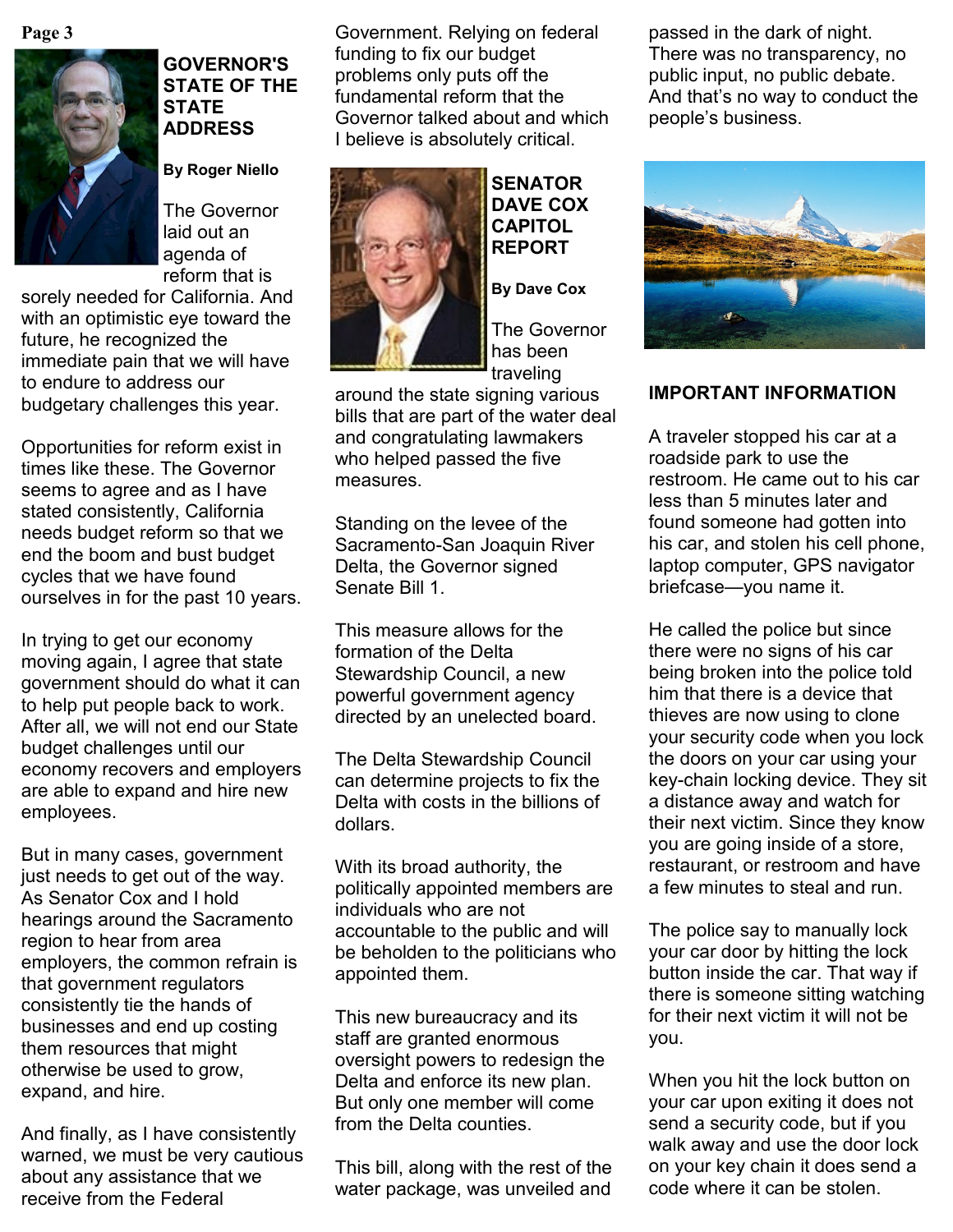#### **Page 4**

## **MARTIN LUTHER KING WAS A REPUBLICAN**

**by Frances Rice** 08/16/2006

It should come as no surprise that Dr. Martin Luther King, Jr. was a Republican. Why? From its founding in 1854 as the antislavery party until today, the Republican Party has championed freedom and civil rights for blacks. And as one pundit so succinctly stated, the Democrat Party is as it always has been, the party of the four S's: slavery, secession, segregation and now socialism.

It was the Democrats who fought to keep blacks in slavery and passed the discriminatory Black Codes and Jim Crow laws. The Democrats started the Ku Klux Klan to lynch and terrorize blacks. The Democrats fought to prevent the passage of every civil rights law beginning with the civil rights laws of the 1860s, and continuing with the civil rights laws of the 1950s and 1960s.

During the civil rights era of the 1960s, Dr. King was fighting the Democrats who stood in the school house doors, turned skinburning fire hoses on blacks and let loose vicious dogs. It was Republican President Dwight Eisenhower who pushed to pass

the Civil Rights Act of 1957 and sent troops to Arkansas to desegregate schools. President Eisenhower also appointed Chief Justice Earl Warren to the U.S. Supreme Court, which resulted in the 1954 Brown v. Board of Education decision ending school segregation. Much is made of Democrat President Harry Truman's issuing an Executive Order in 1948 to desegregate the military. Not mentioned is the fact that it was Eisenhower who actually took action to effectively end segregation in the military.

**(Excerpted from "Why Martin Luther King Was Republican")**

## **ON THIS DATE IN HISTORY**

January 1, 1863 - Emancipation Proclamation takes effect.

January 5, 1903 - President Theodore Roosevelt nominates African-American physician William D. Crum as Collector of Customs over racist objections from Senate Democrats.

January 8, 1867 - Republicans override Democrat President Andrew Johnson's veto of law granting voting rights to African-Americans in D.C.

January 10, 1878 - Republican Senator Aaron Sargent (R-CA) introduces Susan B. Anthony amendment for women's suffrage;

## **Republicans of River City Board of Directors:**

Carl Burton, President Fred Hildebrand, Director Betty Axup, 1st Vice President Patty Hildebrand, Director Ed Gorre, 2nd Vice President Lynn MacLean Cambria King, Membership Secretary Robert Evans, Treasurer **Al Rogel, Director** Paul Green, Past President Chris Angle, Director Richard Eigenheer, Director Marian Higdon, Director

Democrat controlled Senate defeated it 4 times before election of Republican House and Senate guaranteed its approval in 1919.

January 15, 1929 - Dr. Martin Luther King born.

January 26, 1922 - House passes bill authored by U. S. Rep. Leonidas Dyer (R-MO) making lynching a federal crime; Senate Democrats block it with filibuster.

January 27, 1964 - U. S. Senator Margaret Chase Smith (R-ME), first woman to be considered for nomination by a major party, announces candidacy for President; she finishes second at Republican National Convention.

January 31, 1865 - 13th Amendment banning slavery passed with unanimous Republican support against intense Democrat opposition.

## **DID YOU KNOW**

Did you know you can now pay your River City dues on line?

It's easy. Just set your computer browser to REPUBLICANS OF RIVER CITY, click on JOIN, and fill out the form. Then click on the SUBMIT button and fill in the credit card information.



**River City:**

Volume 2010, Issue 1 P. O. Box 1776 Carmichael, CA 95609-1776

Editor: Robert Evans Telephone 359-5741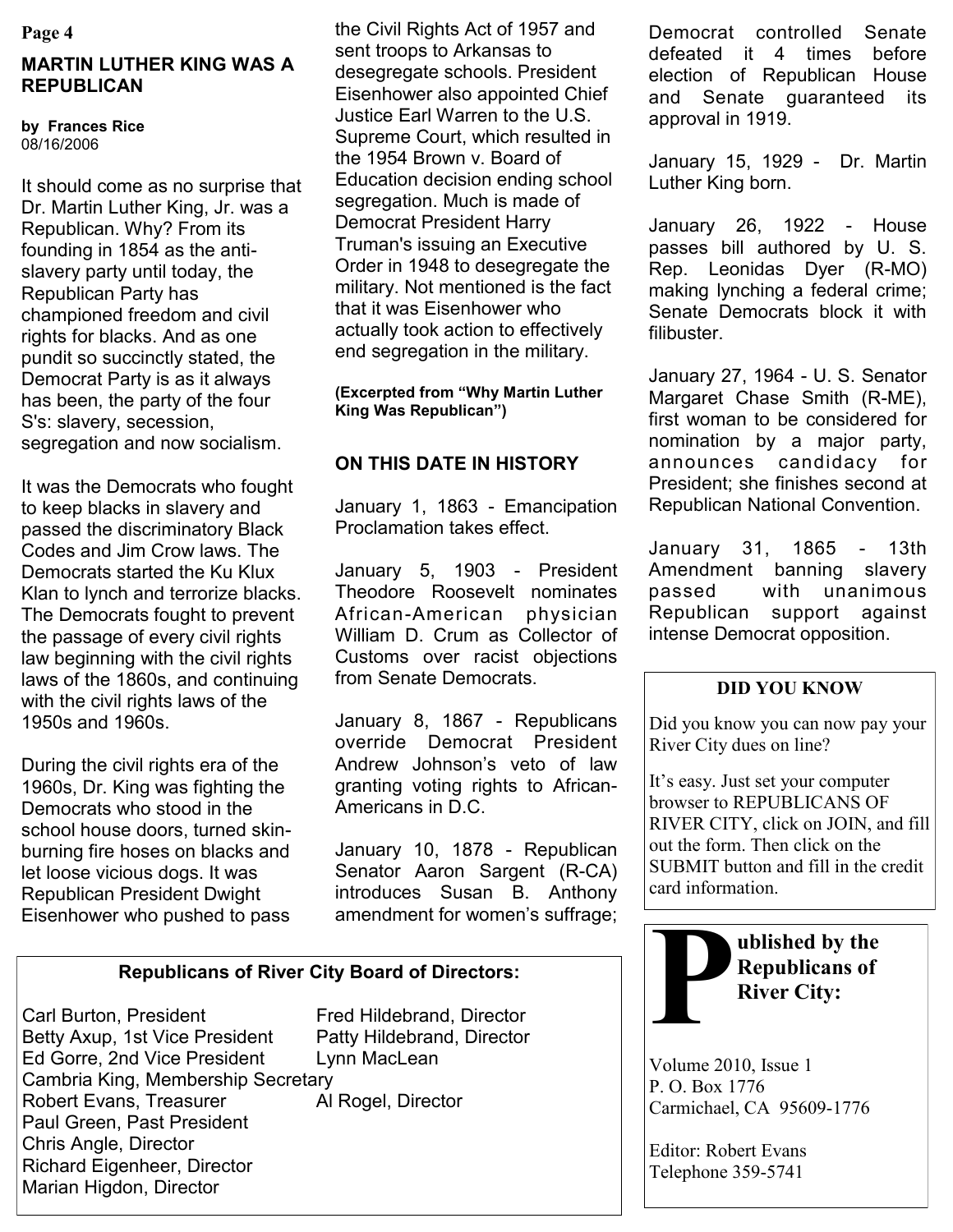

## **THE GOVERNOR'S CORNER**

### **GOVERNOR PROMOTES JOB CREATION**

Arnold Arnold At an appearance in Fresno, Governor

Schwarzenegger proposed "… housing as the means for job creation, because for our job creation initiative I think housing is a very important part of this puzzle. And so we want to do everything that we can to stimulate that market. Every new home that is being built creates three new jobs, permanent new jobs. And last year when we extended the tax credit it started a whole chain reaction. Homes were sold and therefore builders began pulling permits again, subcontractors began hiring again. And of course then the roofers started working, the carpenters got jobs, the plumbers got jobs, the cement pourers got jobs. And so it created a lot of great, great jobs."

"But once the tax credit expired, then you saw right away again a drop off in home sales. And this is why my proposal is to extend that tax credit now, the \$10,000 tax credit to purchase new and existing -- for the purchase of new and existing homes. Altogether we want to put aside \$200 million for these tax credits. Right now the inventory of new homes is at the lowest it has been since 1971 and that means, of course, now we create demand to build new homes and that's exactly what we want to do."

"Jobs and our economy is absolutely our top priorities this year. I made this clear in December already when someone asked me about what

**Page 5 productive themselves.** So there in the my New Year's resolution was. I productive themselves. So there said, Jobs, jobs, jobs. In my State of the State Address I talked again about that, that it's about bringing the economy back and jobs, jobs, jobs. "

> "So this is exactly what we want to do and that's why we launched the California Jobs Initiative. The homebuyer tax credit is just one part of this initiative: •We also want to wipe out the sales tax for green technology manufacturing equipment, •We want to streamline the regulations to make sure that we can get to work and work on construction, get the shovel in the dirt, pour cement, lay steel and so on,

•Eliminate the frivolous lawsuits that are hurting businesses and are killing jobs,

•And we want to create as many as 100,000 new jobs and also put money aside for the training of 140,000 jobs.

And so we are going to do everything that we can to stimulate the economy, even though we have, you know, limited power as a state to create jobs but still we have a tremendous amount of power. We are not going to wait for the world economy to come back, we are not going to wait for Washington to come up with a new stimulus plan or anything, even though the last one was very effective. But we want to create our jobs and we want to create the action here ourselves."

"I think that everyone is very much aware that creating a job is much more than just a paycheck. I think creating a job is very important to make people feel also a sense of being productive, a sense of being able to provide for the family, a sense of belonging, of feeling that they are adding some value and they are

are so many other things. When people lose jobs it puts them on an emotional roller-coaster ride and so we want to end this. We have a 12.5 -- now the latest numbers are 12.2 percent unemployment rate her in California and we want to drop that number as quickly as possible. "

"So of course it needs a lot of people to work together. I think the people that are standing behind me here all have been big supporters of job creation."



## **FOOD FOR THOUGHT**

The next time you hear a politician use the word "billion" in a casual manner, think about whether you want the politicians spending YOUR tax money:

A billion seconds ago it was 1959.

A billion minutes ago Jesus was alive.

A billion hours ago our ancestors were living in the Stone Age.

A billion days ago no-one walked on the earth on two feet.